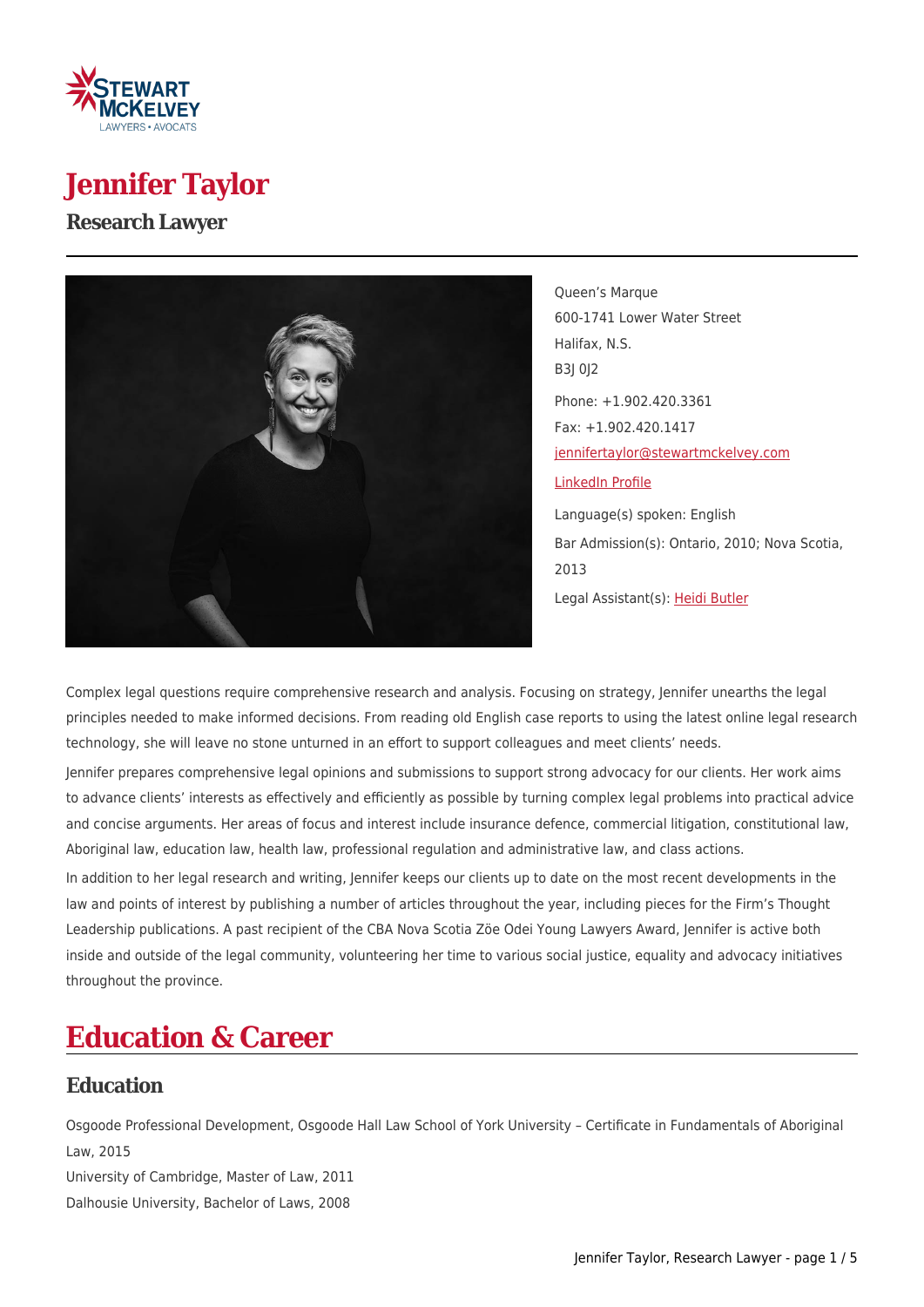

Dalhousie University, Bachelor of Arts, Combined Honours in History and Political Science, 2005

### **Activities**

Member, East Coast Prison Justice Society Board of Directors Advocacy Chair, Canadian Bar Association – Nova Scotia Branch Vice-Chair, CBA Women Lawyers Forum Member, Nova Scotia Policing Policy Working Group Mentor, Dalhousie Feminist Legal Association Organizing Committee Member, 2021 CBA National Aboriginal Law Conference

### **Accolades**

Recipient, [CBA Nova Scotia Zöe Odei Young Lawyers Award,](https://www.stewartmckelvey.com/en/home/resources/news/jennifertaylorreceiveszeodeiyounglawyersaward.aspx) 2016

# **Thought Leadership**

Discovery: Atlantic Education & the Law – Issue 10 June 24, 2022

Discovering a Denial: Recent Ontario decision sheds light on discoverability of claims against LTD insurers June 03, 2022

Evaluating the risks of a CAUT censure November 30, 2021

Discovery: Atlantic Education & the Law – Issue 09 November 22, 2021

Liability for online misconduct: do new torts mean increased risk for universities? July 26, 2021

Nova Scotia Court of Appeal unwilling to affirm Charter right to testamentary freedom May 21, 2021

The "dominant tide" comes in: cooperative federalism in the Reference re Greenhouse Gas Pollution Pricing Act April 05, 2021

Clarity on the limitation period for third party claims in Nova Scotia March 15, 2021

Game over for waiver of tort July 27, 2020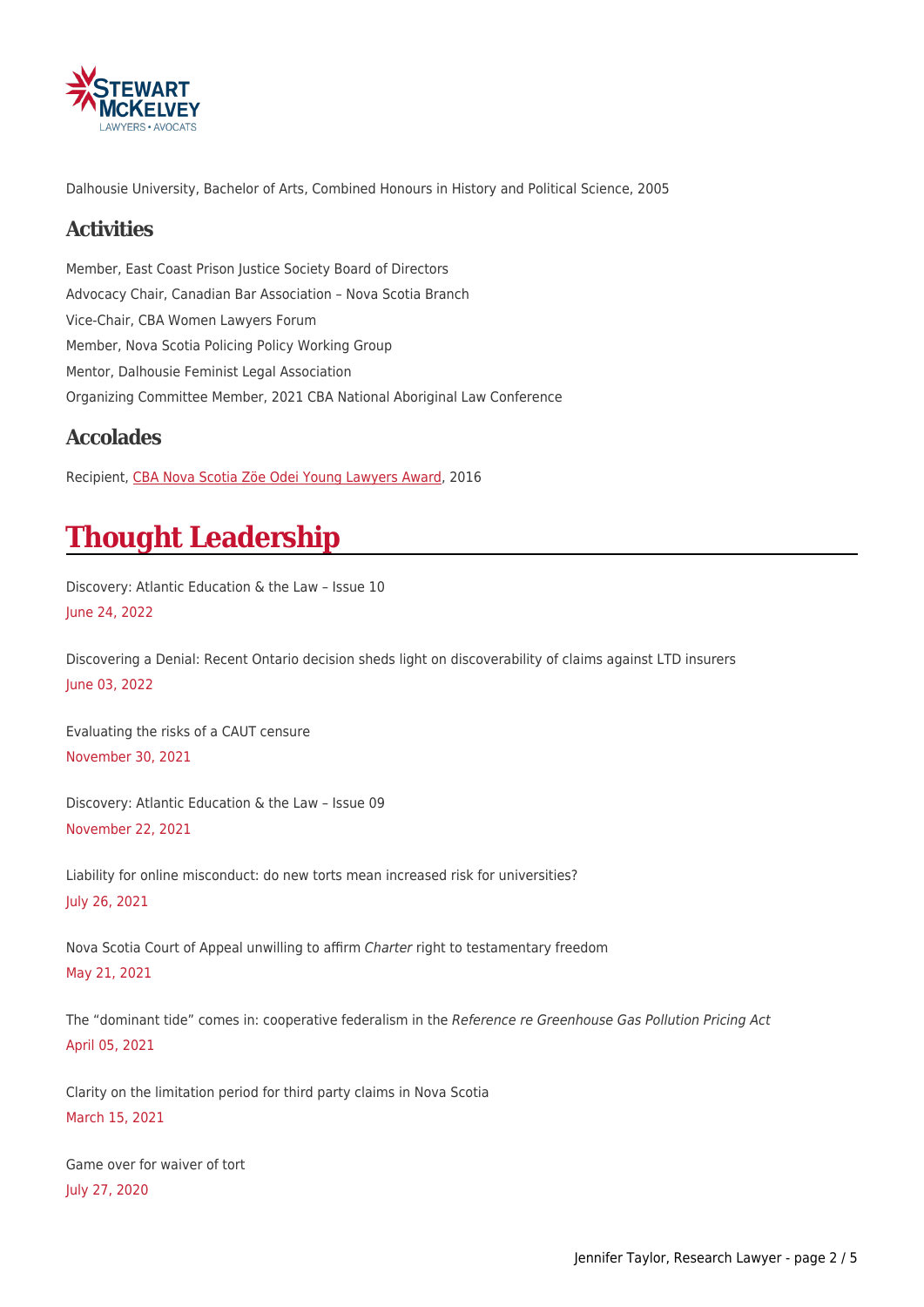

Richards Estate sets the limits on actions against LTD insurers February 27, 2020

Express yourself … but maybe not on your license plate: The NSSC decision in Grabher February 06, 2020

The spies who saved judicial review: The top 10 takeaways from Vavilov December 20, 2019

A Charter right to testamentary freedom? The NSSC decision in Lawen Estate July 02, 2019

Not a "token gesture": Nova Scotia Court of Appeal confirms deductibility of future CPP disability benefits from tort damages January 18, 2019

Client Update – Protecting the innocent in property insurance: recent amendments to Nova Scotia's Insurance Act limit "criminal or intentional act" exclusion clauses May 29, 2018

Client Update: Limitation periods & denial of LTD benefits: the NSSC decision in Cameron May 09, 2018

Statutory interpretation & social justice November 14, 2017

Adoption & access to justice: Judge erred in making "self-directed constitutional reference" in adoption case August 28, 2017

Knowing your limitations: a new NS case on limitation periods August 17, 2017

Nothing fishy here: Federal Court dismisses application for judicial review in PIIFCAF case May 18, 2017

A window on interpreting insurance contracts: Top 10 points from Ledcor Construction September 23, 2016

Charter-ing a Different Course? Two decisions on TWU's proposed law school August 11, 2016

Solicitor-client privilege vs the Canada Revenue Agency: the SCC speaks June 10, 2016

Good Faith Fisheries: New case on Crown consultation & regulation of Aboriginal fisheries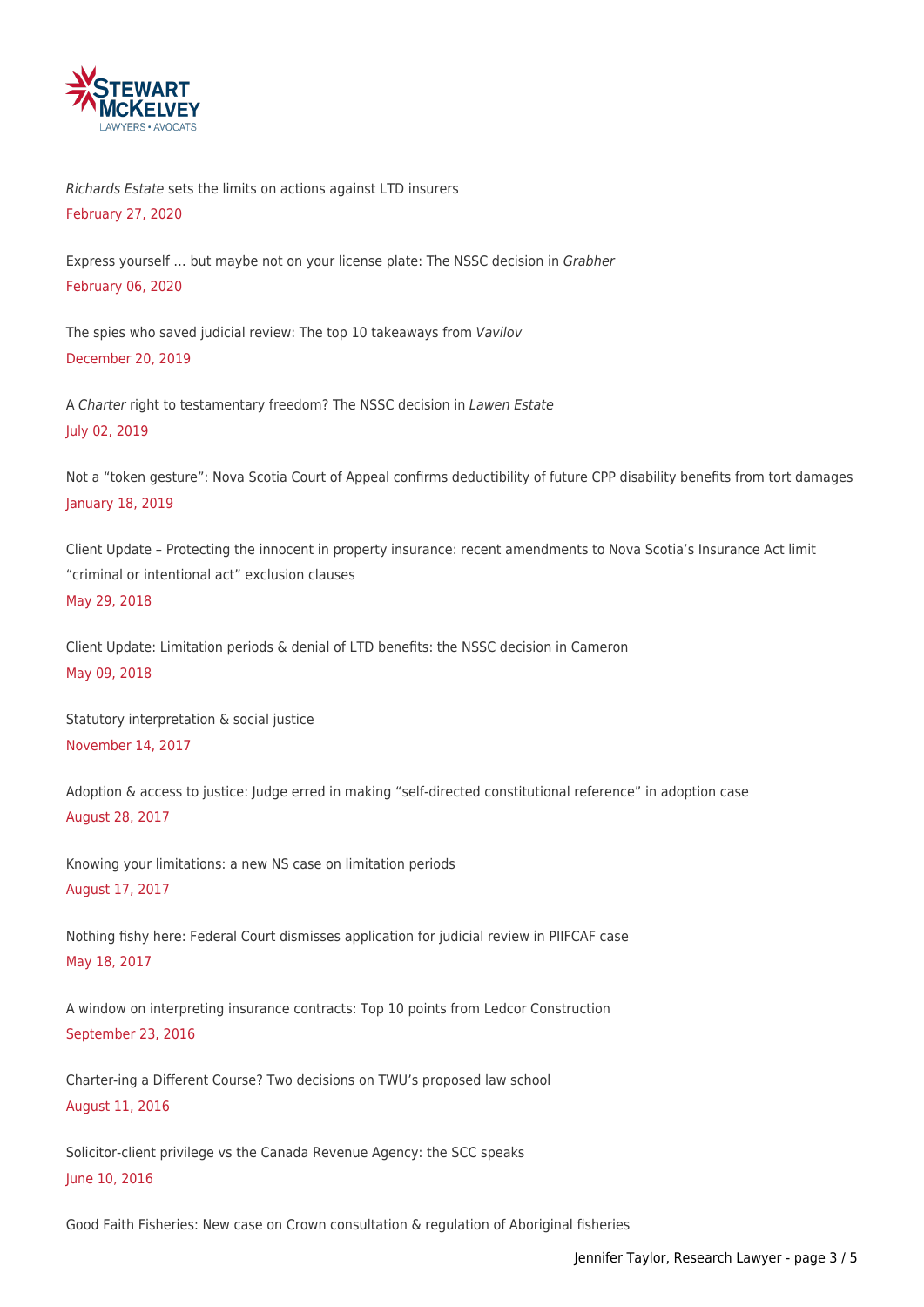

#### March 22, 2016

The Labour Relations of First Nations' Fisheries: Who gets to decide? February 02, 2016

Settling for it: Two new NS decisions on settlement agreements and releases January 15, 2016

Striking down the Nova Scotia Cyber-safety Act: The 10 most interesting things about Crouch v Snell December 16, 2015

Forsythe v Westfall: Forum of Necessity & Access to Justice December 01, 2015

The Fair Elections Act and #elxn42: A summary of Council of Canadians v Canada (Attorney General) October 15, 2015

In the Three Certainties We Trust: The status of Builders' Lien Act trust claims in bankruptcy October 09, 2015

Back to (Limitations) School: Nova Scotia's new Limitation of Actions Act in force September 1st September 01, 2015

## **Publications**

Access to Choice: The Legal Framework for Abortion Access in Nova Scotia, with Julianne Stevenson and Mary Rolf, LEAF, May 2020

"Self-Managed Abortion in Canada: A Status Report" with Julianne Stevenson, LEAF, April 2022

"Abortion is constitutional right and, unfortunately, an election issue", Canadian Lawyer September 23, 2019

"The power of law", The Lawyer's Daily May 30, 2019

"Importance of political friendship", The Lawyer's Daily March 08, 2019

"Scandal and matriarchy: How Jody Wilson-Raybould makes me want to be a better lawyer", Canadian Lawyer March 04, 2019

"What we can learn from On the Basis of Sex", The Lawyer's Daily